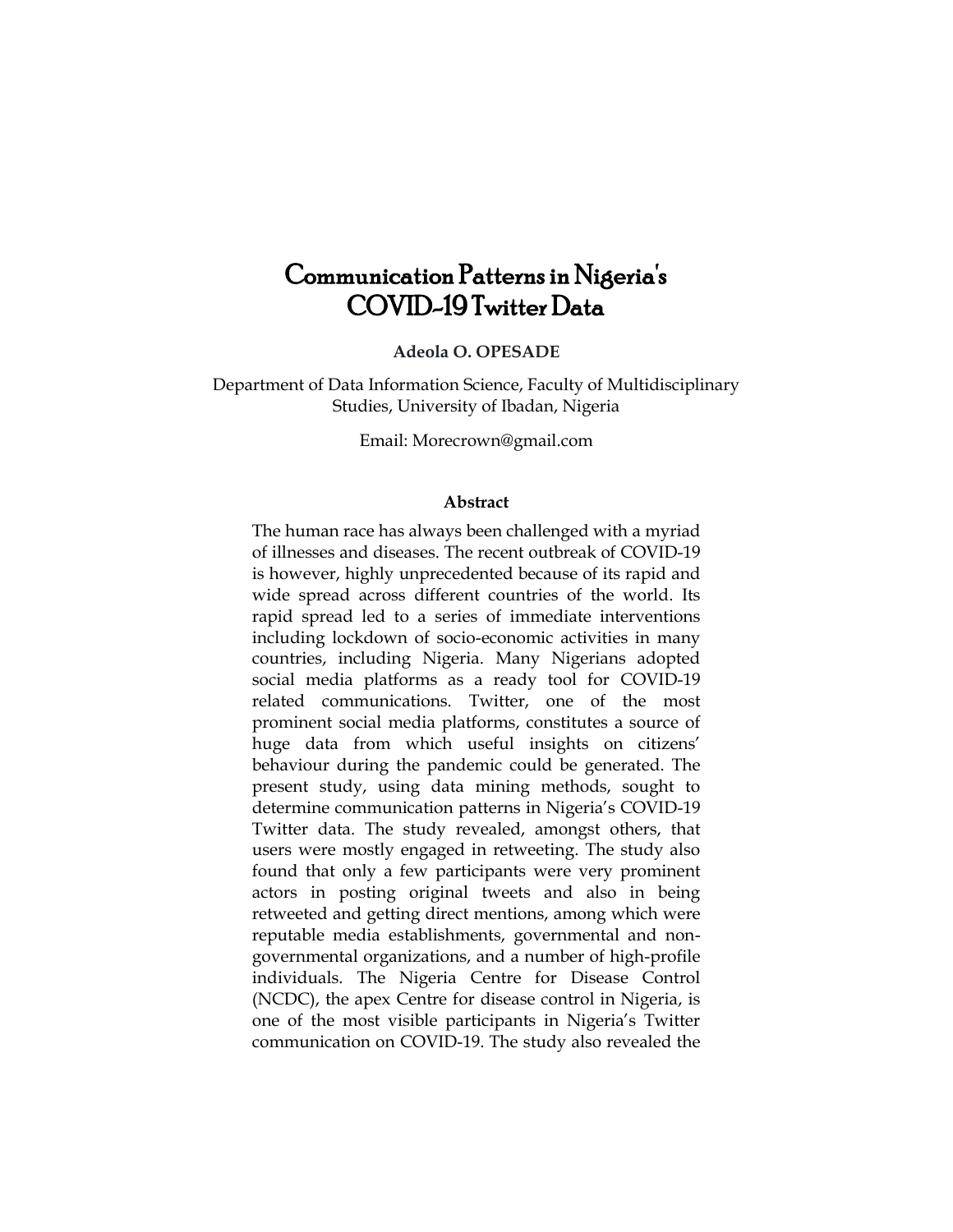most prominent themes and sentiment polarity in Nigeria's COVID-19 Twitter data. The study recommends amongst others that the use of Twitter by relevant bodies to disseminate useful health information in emergency cases in Nigeria should be encouraged so as to provide useful information to satisfy people's needs in health and other safety critical events.

**Keywords:** COVID-19, Nigeria, Social media, Twitter, Data mining

#### **Introduction**

Health, they say, is wealth, and a healthy nation is a wealthy nation. No wonder then that health is centrally positioned in the 2030 Sustainable Development Goals Agenda (World Health Organization, 2016). While the human race has been challenged with a myriad of illnesses and diseases, the recent outbreak of COVID-19 has been highly unprecedented in the rapidity and spread around the world. In December 2019, a cluster of pneumonia cases were discovered in Wuhan, China. The disease, which was later found to be caused by Severe Acute Respiratory Syndrome Coronavirus 2 (SARS-CoV-2), was, within a few months, rapidly spreading around the world, leading to hundreds of thousands of cases in over 160 countries (Yi et al., 2020).

Nigeria was untouched until February 27, 2020 when the first case was announced. Prior to this date, many Nigerians regarded the disease as a white man's infirmity that could never reach them. However, as the number of COVID-19 cases gradually rose among the Nigerian population, uncertainty, palpable fear and misinformation regarding COVID-19 characterized the inhabitants of the country (Reuben, Danladi, Saleh, and Ejembi, 2020). A series of immediate interventions were put in place by the government of Nigeria, such as an immediate international travel ban, closure of educational institutions, and a ban on mass gatherings (Adegboye, Adekunle and Gayawan, 2020). During the lockdown, the social media was one of the major means to search and share information on COVID-19 and its related issues.

Social media has been a key avenue for creating and spreading health information (Adebimpe et al., 2015). Social media platforms have also been found useful for real-time public health communications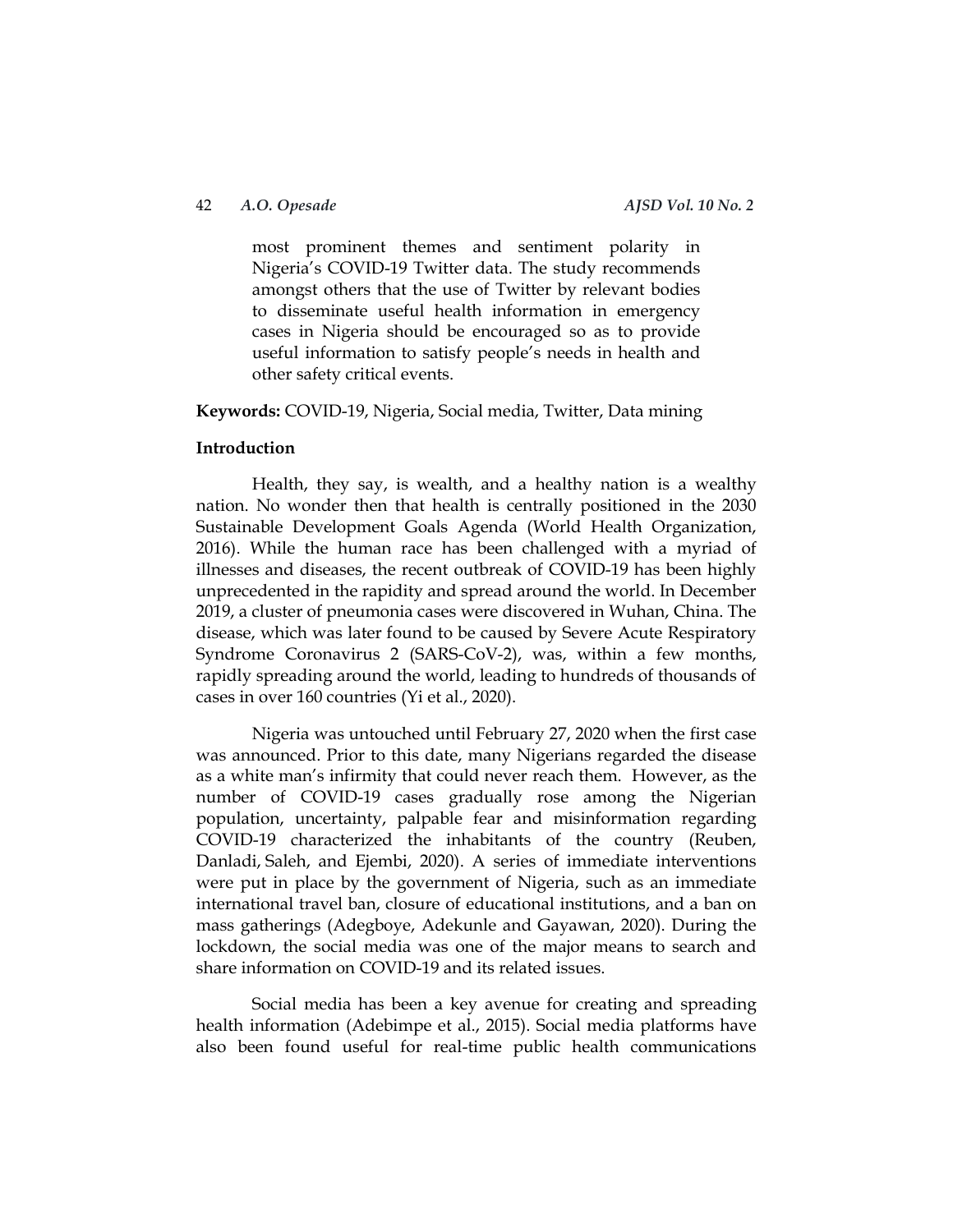(Boulos, Hetherington, and Wheeler, 2007). Twitter, one of the most prominent social media platforms, was launched in 2006. In the early years, seasoned journalists viewed Twitter with skepticism and disdain (Smith and Gallicano, 2015; Hermida, 2010). The platform, which later rose to prominence between 2008 and 2009 (Ediger et al., 2010), has now become a popular platform for Web users to communicate with one another, particularly during extreme events.

Twitter use during extreme events has drawn attention of researchers and practitioners, leading to a growing body of literature on Twitter use for crisis communication (Pourebrahim et al., 2019; Caragea, Squicciarini, Tapia, and Stehle, 2017; Cheong and Cheong, 2011; Muralidharan, Rasmussen, Patterson, and Shin, 2011; Acar and Muraki, 2011; Sreenivasan, Lee, and Goh, 2011; Heverin and Zach, 2010; Stella, Restocchi and De Deyne, 2020; Singh et al., 2020). The COVID-19 pandemic is one of the extreme events in recent times. Its emergence and rapid spread made it a dominant topic on Twitter from March 2020. A study of Twitter usage among leaders of the United Nations' member states during the pandemic revealed that there were significant percentage increases in Twitter followers of the leaders who frequently tweeted; indicating citizens' interest in seeking COVID-19 related information from respected sources via social media networks (Haman, 2020).

A number of studies have been carried out on the use of Twitter during the recent corona virus pandemic in different parts of the world (Stella, Restocchi and De Deyne, 2020; Singh et al., 2020; Ferrara, 2020; Haman, 2020). In Nigeria, Twitter is one of the ready tools facilitating the avalanche of information flow on the COVID-19 pandemic. Twitter therefore constitutes a huge source of data from which useful insights on citizens' behaviour could be generated. However, while the COVID-19 pandemic in Nigeria has attracted researchers from different fields (Reuben, Danladi, Saleh, and Ejembi, 2020; Adegboye, Adekunle, and Gayawan, 2020), no known study has investigated the use of Twitter for COVID-19 pandemic communication in the country. The present study therefore, seeks to determine the communication patterns in Nigeria's Twitter data on COVID-19.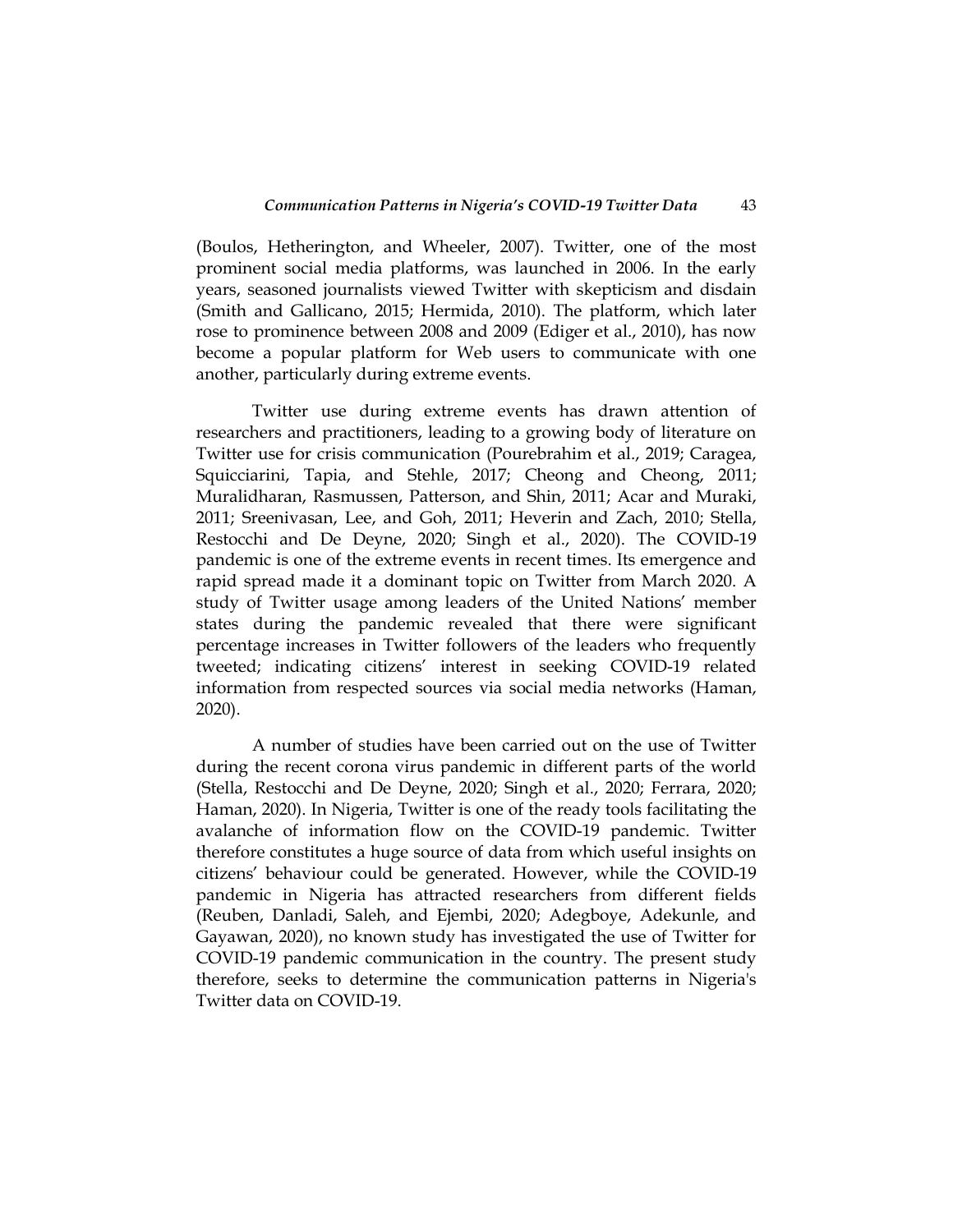#### **Research objective**

The broad objective of this study is to determine communication patterns in Nigeria's COVID-19 Twitter data. Specifically, the study seeks to determine the levels of activities, users' commitment, prominent personalities, prevalent words and sentiment polarity in Nigeria's COVID-19 Twitter data. To achieve the study's objective, the following research questions were investigated.

#### **Research questions**

- 1. What are the levels of occurrence of the different types of tweets on the COVID-19 pandemic in Nigeria?
- 2. What are the levels of involvement of users in Nigeria's COVID-19 pandemic Twitter activities?
- 3. Who are the prominent authors of Nigeria's COVID-19 tweets?
- 4. Who are the most visible, retweeted authors in #COVID19Nigeria tweets?
- 5. Who are the most discussed personalities in Nigeria's #COVID19Nigeria data?
- 6. What are the most discussed themes in #COVID19Nigeria contents?
- 7. What is the distribution of sentiments in #COVID19Nigeria tweets?

#### **Literature Review**

### **Twitter as a veritable social media tool**

Social media are people-centered Web technologies that provide online environments for those with common interests to establish themselves into social networks through which they can team up and amass their collective intelligence (Murugesan, 2007). Twitter, a microblogging service, is one of the most popular social media technologies which combine properties of social networking, content production with information sharing (Hermida, 2010). Launched on July 13, 2006, Twitter is a simple service, through which users communicate by sending short messages limited to 140 characters, known as tweets, to a network of allies (followers) from different types of digital devices (Ediger et al., 2010).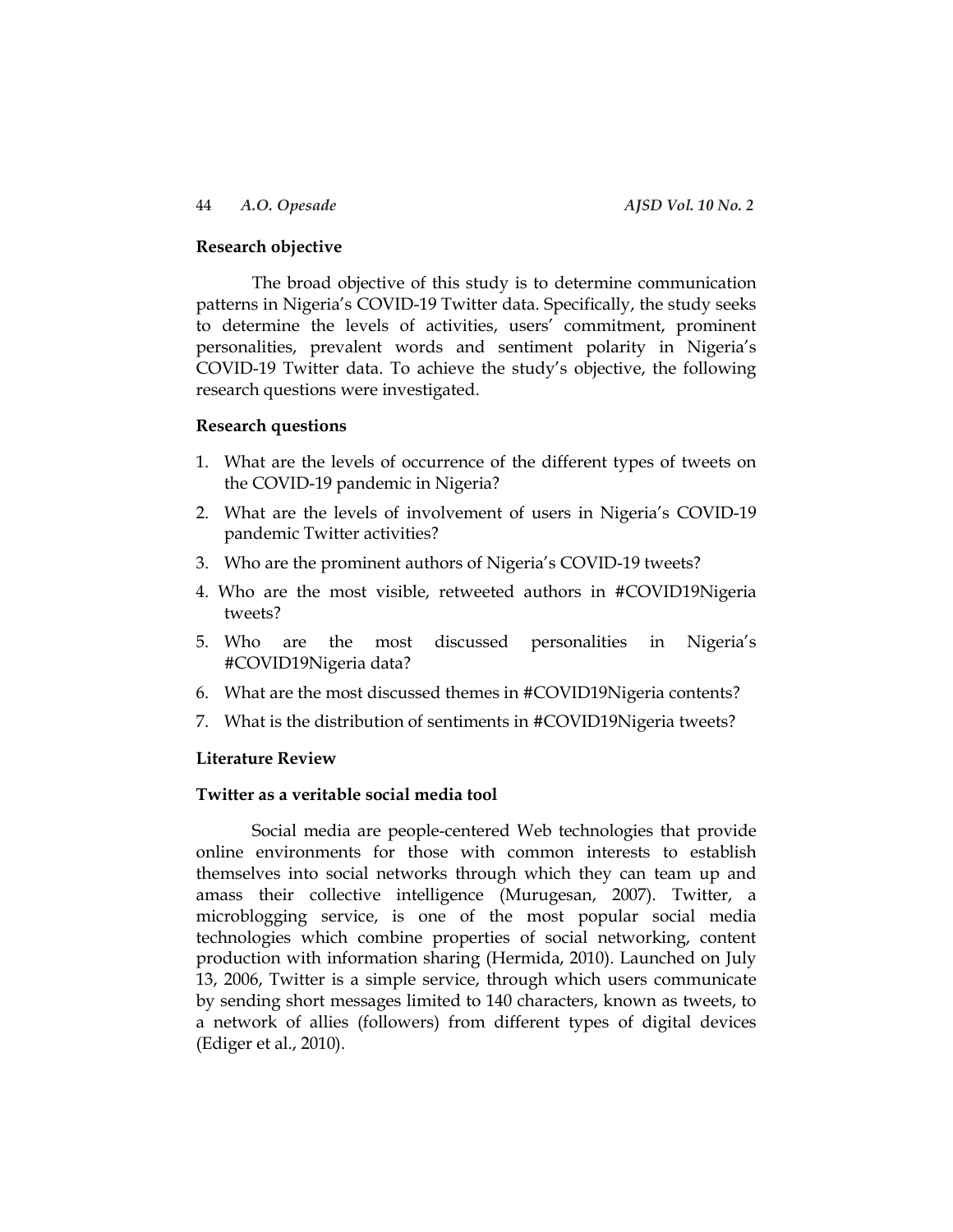Twitter's early years witnessed skepticism and disdain from experienced journalists who were concerned about the capability of this conversational tool to function as a networked space for serious public discourse. Most were of the opinion that Twitter merely unleashed a deluge of worthless information on users (Smith and Gallicano, 2015; Hermida, 2010). Twitter however, overcame these early challenges as it rose to prominence in the years 2008 and 2009, majorly, due to its adoption by high profile public figures, particularly in the US, UK and Australia (Ediger et al., 2010). Twitter's emergence as a significant form of communication was demonstrated when the US State Department requested Twitter to delay its routine maintenance during the Iranian polls (Hermida, 2010).

Twitter has now become a ready tool for communication on different aspects of human endeavour. As of the fourth quarter of 2019, Twitter had 330 million [monthly](https://s22.q4cdn.com/826641620/files/doc_financials/2019/q1/Q1-2019-Selected-Company-Metrics-and-Financials.pdf) active users, 145 [million](https://s22.q4cdn.com/826641620/files/doc_financials/2019/q3/Q3-2019-Selected-Financials-and-Metrics.pdf) daily users, [500](http://www.internetlivestats.com/twitter-statistics/) [million](http://www.internetlivestats.com/twitter-statistics/) tweets sent each day and 6,000 tweets every second (Brandwatch, 2020). The compact and fast nature of tweets, multiplatform input method, combined with the rise of smart phones and their integration into daily life patterns have increasingly contributed to wide usage of Twitter. Twitter is now a ready communicative tool that is used to coordinate events and enable collaboration among users with common interests and goals. It is also used to spread and share breaking news, personal updates and spontaneous ideas (Chiluwa and Adegoke 2013).

Twitter is becoming a valuable tool in disaster and emergency situations (Cheong and Cheong, 2011; Chiluwa and Adegoke 2013). This has led to wide usage of the tool for sharing first-person observations in emergency situations or relevant knowledge from external sources (Cheong and Cheong, 2011). The wide usage of this communicative tool during extreme cases has drawn the attention of researchers, leading to a growing body of literature on the use of Twitter for crisis communication. The use of Twitter during a number of natural and human disaster has been studied. Examples include the Hurricane Sandy crisis (Pourebrahim et al., 2019; Caragea et al., 2017), the Australian Queensland and New South Wales and Victorian 2010-2011 floods (Cheong and Cheong, 2011), the Haitian earthquake (Muralidharan et al., 2011), the Great Tohoku earthquake (Acar and Muraki, 2011), the Icelandic volcano eruption (Sreenivasan, Lee, and Goh, 2011), the Seattle-Tacoma, Washington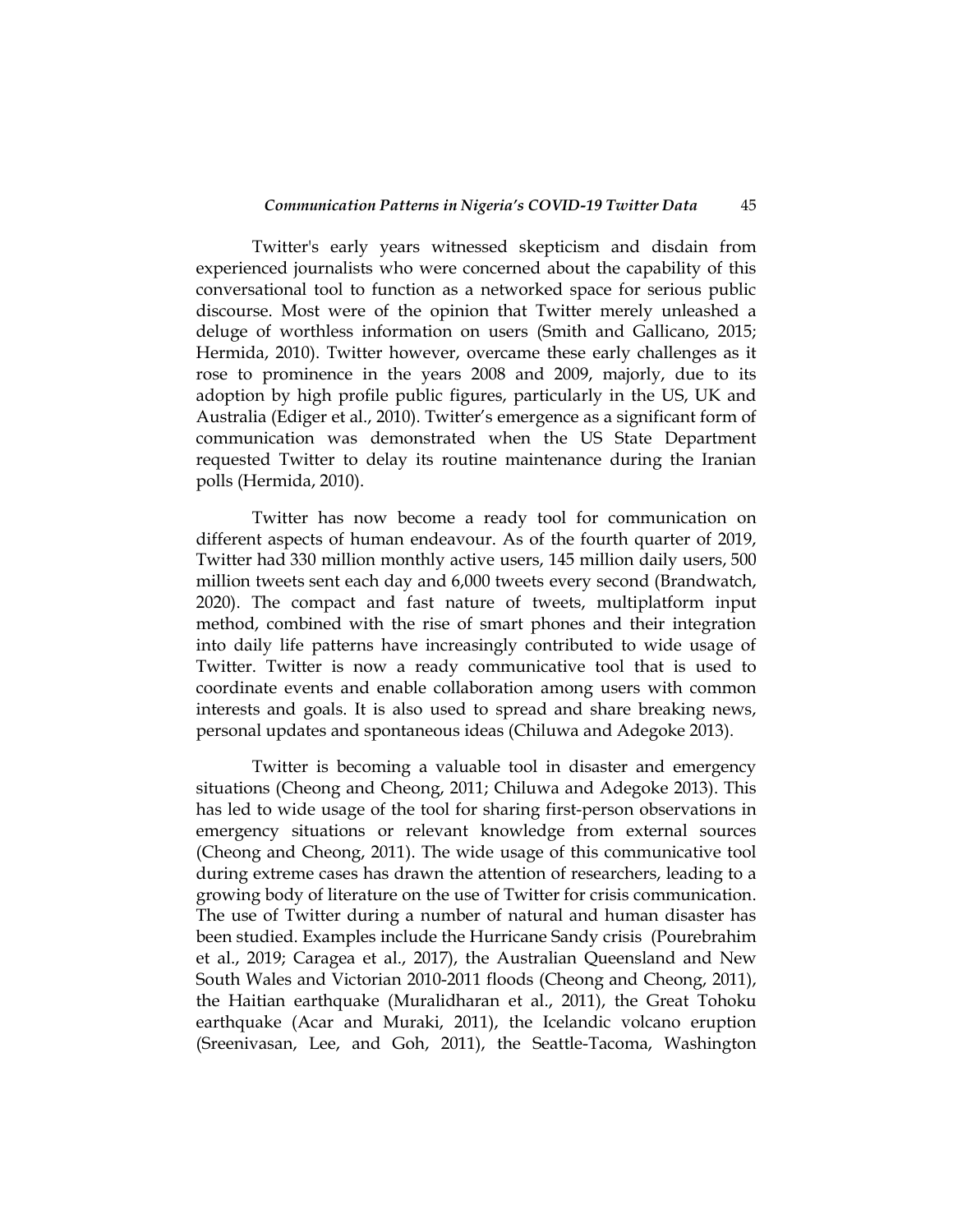shooting of late November 2009 (Heverin and Zach, 2010), Nigeria's Boko Haram insurgence (Chiluwa and Adegoke, 2013); and the recent corona virus pandemic (Stella, Restocchi and De Deyne, 2020; Singh et al., 2020; Ferrara, 2020; Haman, 2020).

These studies have been able to produce useful knowledge from different research perspectives such as analyses of keywords and sentiment polarity of tweets (Pourebrahim et al., 2019; Caragea et al., 2017), investigation of communication patterns (Singh et al., 2020) and diverse user studies (Muralidharan et al., 2011; Cheong and Cheong, 2011; Haman, 2020).

### **Methodology**

#### **Research design**

The research method adopted by the present study is data mining methods. According to Romão, Moro, Ritac and Ramos (2019), the uniqueness of social media data requires the use of data mining techniques that are able to effectively extract and analyse user-generated content. To achieve the objective of the study, a preliminary search was carried out to identify some hashtags that emanated from the use of Twitter for COVID-19 communication in Nigeria. While there were many, #COVID19Nigeria was selected for the present study because of its huge user base.

Data collection was carried out using the Twitter widget Orange data mining tool. Orange is a comprehensive, component-based software suite for machine learning and data mining, developed at Bioinformatics Laboratory, Faculty of Computer and Information Science, University of Ljubljana, Slovenia, together with open source community (University of Ljubljana, 2020). Tweets were collected by using the Twitter Search API on the Orange data mining tool, using the hashtag (#COVID19Nigeria) as the query, while the search widget field was set to 'Content'. In order to allow for relatively high level of retrieval on each hashtag, data were collected between the  $12<sup>th</sup>$  of April and the 9<sup>th</sup> of May at four instances; on the 12th and 23rd of April, and on the 1st and 9th of May 2020.

Twitter data, after collection, were first saved in separate Excel files, after which all corpora on hashtag were merged into a single Excel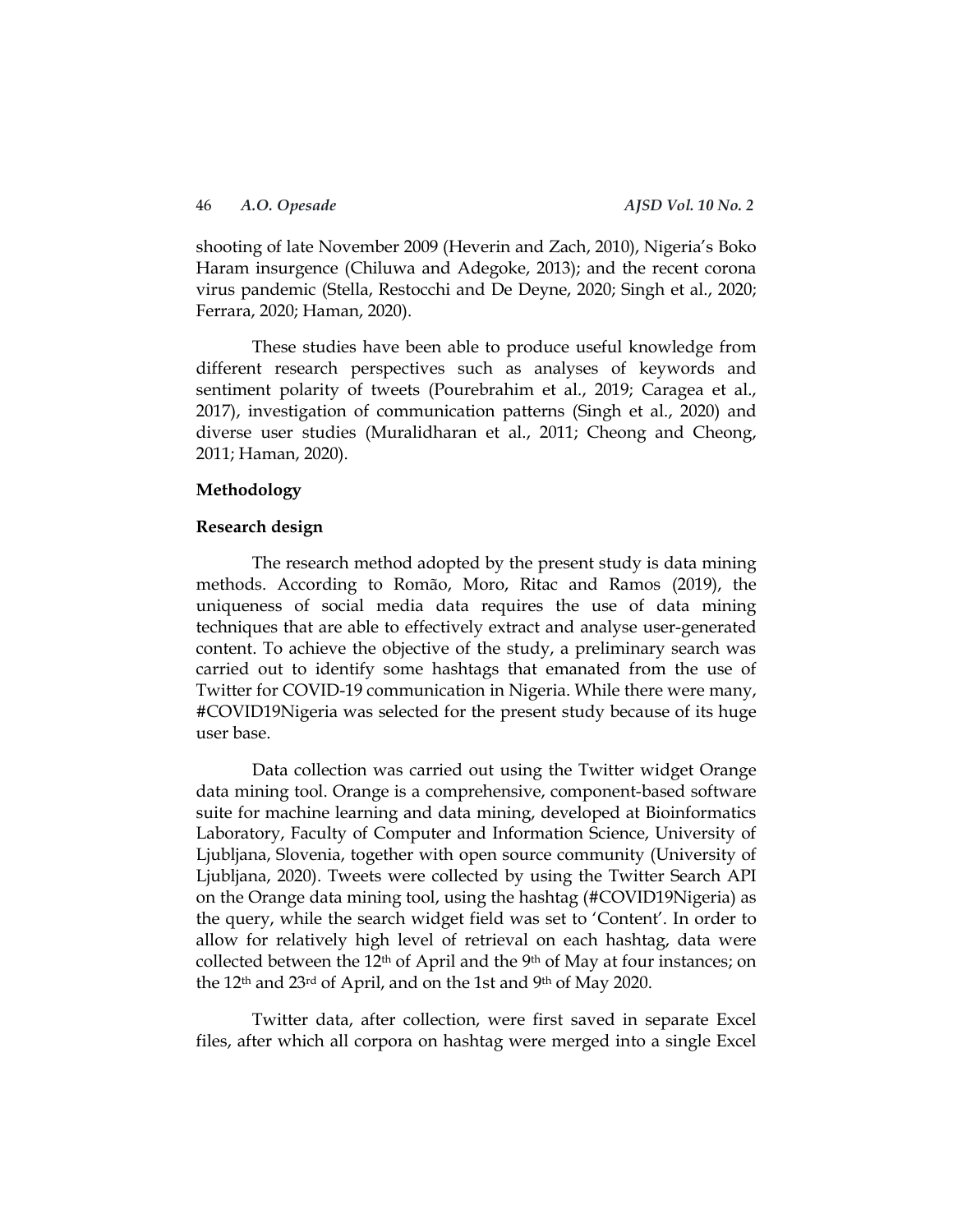file. Data cleaning was carried out by removing duplicate tweets from the dataset. Data analysis comprised two main parts; frequency distribution analysis and textual data mining. The first part entailed the use of Microsoft Excel 2013 to determine frequencies and charts. The second part entailed the use of the Orange data mining tool for textual data mining purposes.

### **Results**

#### **Different tweet types on Nigeria's COVID-19 pandemic**

Figure 1 presents activity metrics of the different tweet types (original tweets, retweets and @responses). The figure also shows the number of unique authors, unique retweets and unique @responses contained in the dataset.



**Figure 1: Metrics of the different tweet types #COVID19Nigeria.**

As shown in Figure 1, #COVID19Nigeria had a total of 16,445 original tweets, 84,449 retweets, and 3,248 @replies. Furthermore, the number of unique authors, uniquely retweeted and uniquely replied are 8,585, 5,541 and 1,570 respectively. As revealed by these results, sending out retweets was the most prevalent activity in the hashtag community, followed by posting of original tweets and last was direct mentioning @responses. Also, the number of unique authors was higher the uniquely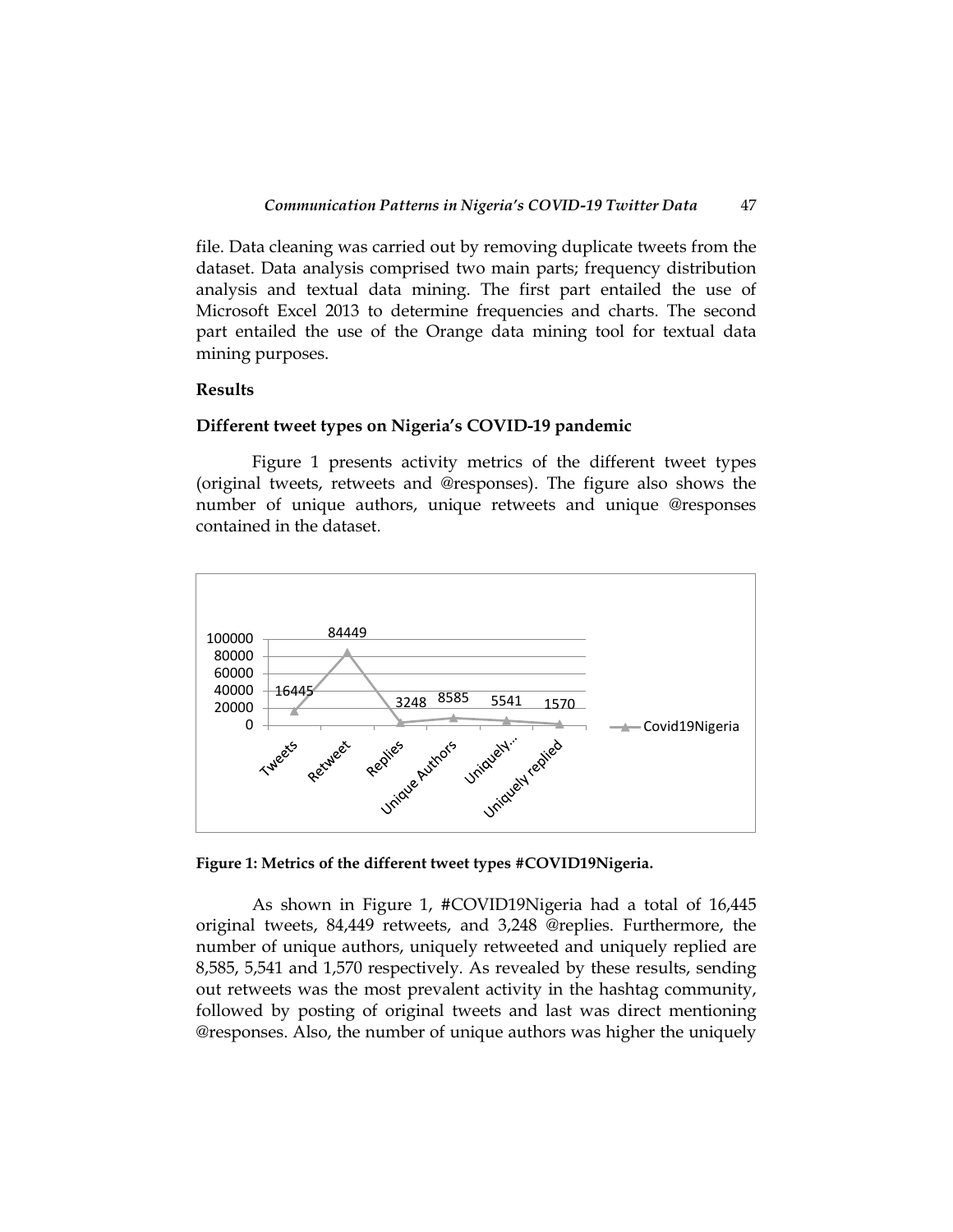### 48 *A.O. Opesade AJSD Vol. 10 No. 2*

retweeted and the uniquely replied participants in the hashtag community.

### **Levels of users' participation in each Twitter activity**

Figures 2a – 2c present the distribution of users' participation in posting original tweets, being retweeted and then being mentioned through direct @responses.





As shown in Figure 2a, few authors contributed significantly to the posting of original tweets. Only one author each posted forty and above original tweets while six thousand, three hundred and forty five (6,345) authors posted only one tweet each.



**Figure 2b: Distribution of number of retweeted authors.**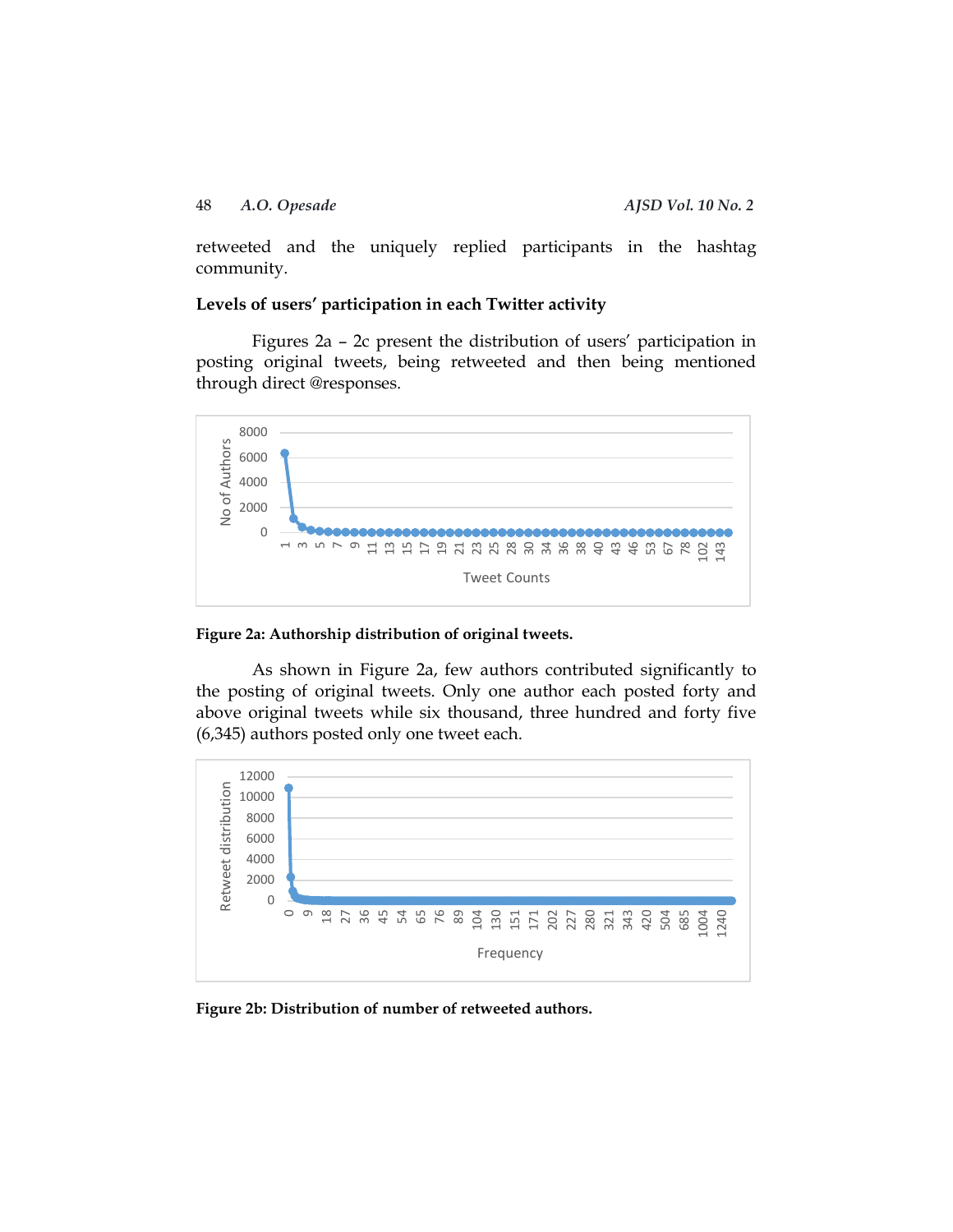Figure 2b shows that only a few authors' tweets were retweeted significantly. Ten thousand, nine hundred and four tweets were not retweeted at all, two thousand three hundred and one tweets were retweeted only once while only one tweet each had eighty-one and above retweets.



**Figure 2c: Distribution of number of directly mentioned authors.**

The results presented in Figure 2c show that only a few personalities had significant direct mentions in the Twitter communications in Nigeria's COVID-19 corpus. As revealed in the figure, while one thousand, two hundred and six personalities were mentioned only one time each, and one hundred and seventy six were mentioned twice each, only one personality each received twenty three and above direct mentions in the Twitter corpus.

#### **Prominent authors in Nigeria's COVID-19 tweets**

To determine the most prolific authors, tweets were divided into ten parts. The most prolific authors were the fewest number of authors who produced the first 10% of tweets in the Twitter corpus. Table 1 presents these prominent authors, their description, the account type and the number of tweets contributed.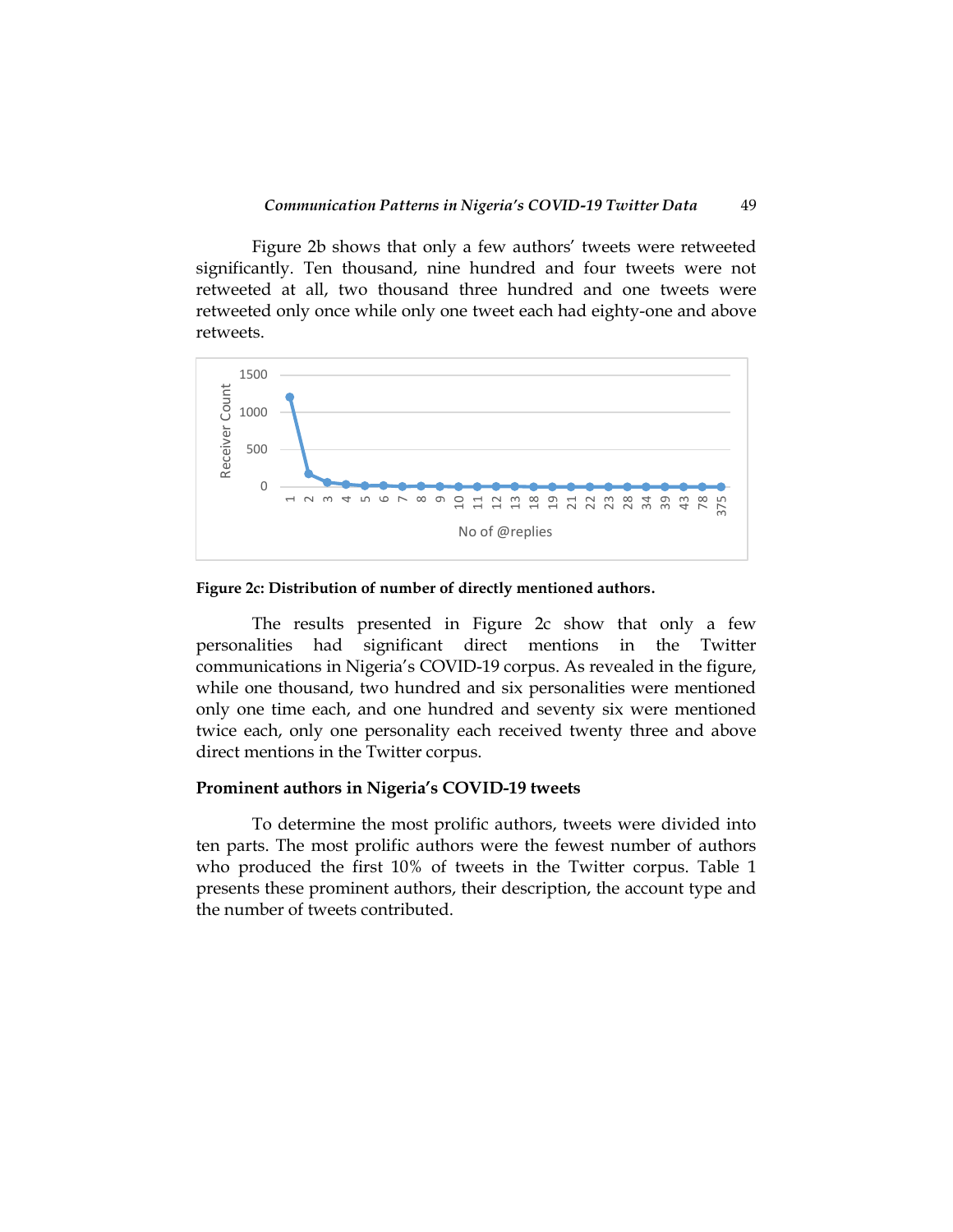## 50 *A.O. Opesade AJSD Vol. 10 No. 2*

# **Table 1: Prominent authors in #COVID19Nigeria**

| S/No | Author          | Description                                                                                                                                                                                       | Account<br>Type | No of<br>Tweets |
|------|-----------------|---------------------------------------------------------------------------------------------------------------------------------------------------------------------------------------------------|-----------------|-----------------|
| 1    | eienigeria      | Network of young Nigerians promoting Corporate<br>good governance and citizen engagement                                                                                                          |                 | 164             |
| 2    | ncdcgov         | Official Twitter account of the Nigeria Corporate<br>Centre for Disease Control (NCDC)                                                                                                            |                 | 102             |
| 3    | saharatv1       | Independent media enterprise, journalism Corporate<br>outlet                                                                                                                                      |                 | 79              |
| 4    | trafficbutter   | Helping people avoid traffic in Nigeria &<br>delivering crucial information to people Corporate<br>quickly                                                                                        |                 | 78              |
| 5    | coolradio93     | Radio station                                                                                                                                                                                     | Corporate       | 56              |
| 6    | hotnewsnaija    | News as it breaks                                                                                                                                                                                 | Corporate       | 53              |
| 7    | legitngnews     | <b>News</b>                                                                                                                                                                                       | Corporate       | 53              |
| 8    | citizenshealthn | Promoting citizens' rights to accessible,<br>available,<br>acceptable<br>and<br>quality<br>healthcare to improve health and social Corporate<br>#RightToHealth<br>wellbeing<br>#StayAtHomeNigeria |                 | 44              |
| 9    | leads_nigeria   | #CommunityDevelopmentCharter,<br>KadunaLGElection2018                                                                                                                                             | Corporate       | 44              |
| 10   | stunishnews     | Providing high-quality content                                                                                                                                                                    | Corporate       | 43              |
| 11   | channelstv      | Independent television station currently Corporate<br>broadcasting                                                                                                                                |                 | 42              |
| 12   | noa_nigeria     | Official twitter account of the National<br>Orientation Agency (NOA)                                                                                                                              | Corporate       | 40              |
| 13   | outcomenews     | Online newspaper                                                                                                                                                                                  | Corporate       | 39              |
| 14   | allafrica       | News and information from the fast- Corporate<br>changing continent.                                                                                                                              |                 | 38              |
| 15   | radionigeriahq  | The Federal Radio Corporation of Nigeria, Corporate<br>the pioneer broadcast station                                                                                                              |                 | 37              |
| 16   | newsdph         | Nigeria's leading magazine in the fight Corporate<br>against gender-based violence                                                                                                                |                 | 36              |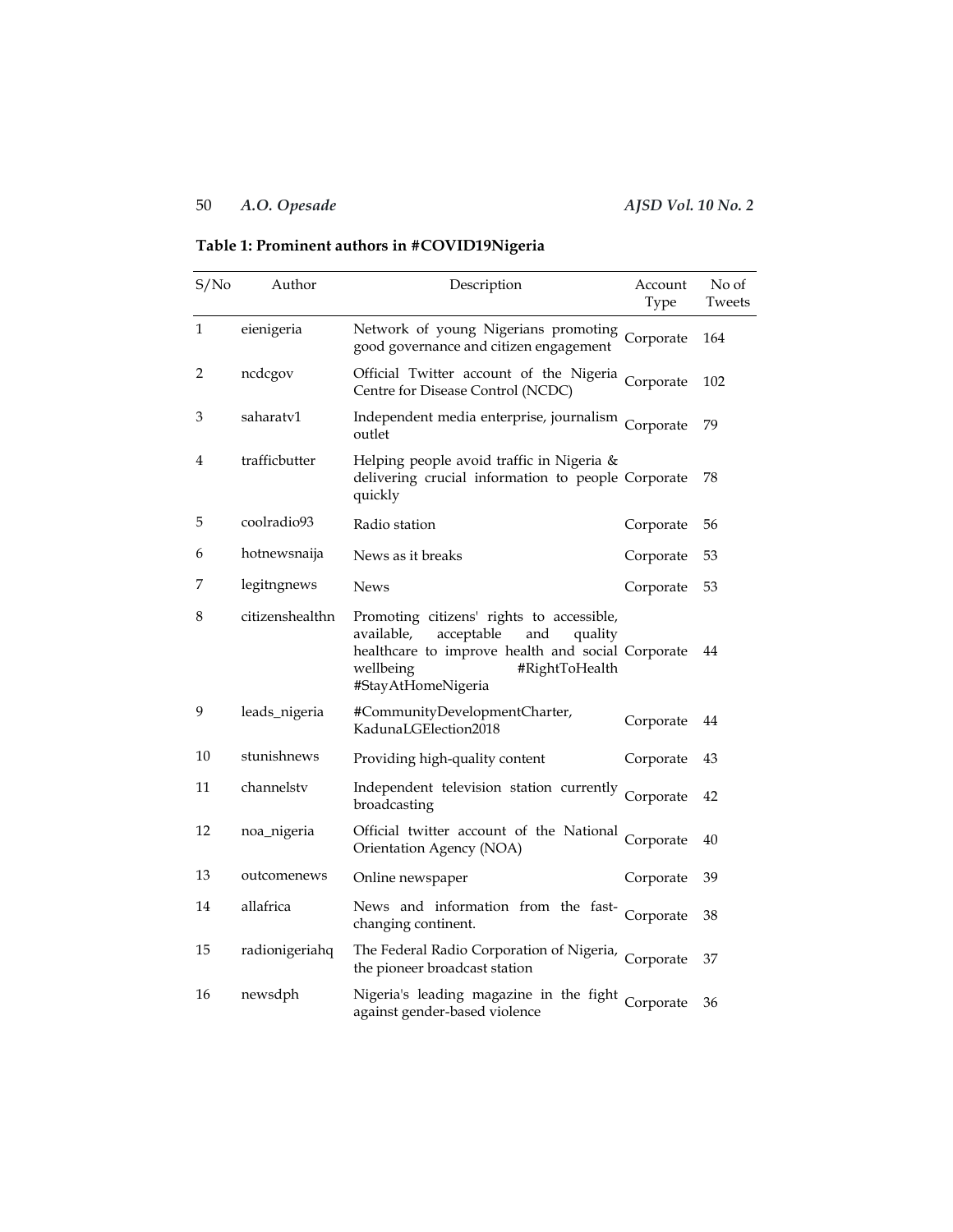| S/N <sub>0</sub> | Author             | Description                                                                                                                                                                                  | Account<br>Type | No of<br>Tweets |
|------------------|--------------------|----------------------------------------------------------------------------------------------------------------------------------------------------------------------------------------------|-----------------|-----------------|
| 17               | spotlight4ta_ng    | Empowering and working with rural<br>communities                                                                                                                                             | Corporate       | 36              |
| 18               |                    | fireworkswithtb A platform showcasing Africans in the Corporate<br><b>UAE</b>                                                                                                                |                 | 35              |
| 19               | c19nigeria         | Providing statistical data and news about<br>COVID19                                                                                                                                         | Corporate       | 67              |
| 20               | osee <sub>80</sub> | I came, I saw n conquered                                                                                                                                                                    | Individual 143  |                 |
| 21               | naijatoptweet      | Story Teller, Avid Reader                                                                                                                                                                    | Individual 103  |                 |
| 22               | mndukwe            | Strategist, Telecoms & Digital Services<br>Senior<br>Management<br>Professional,<br>Programmer, Data Scientist/Analyst, DJ & Individual 75<br>music lover, Biz owner, Super Dad &<br>husband |                 |                 |
| 23               | ba55ey             | Photo-journalist                                                                                                                                                                             | Individual 48   |                 |
| 24               | mayubeku           | Professional<br>Public<br>Health<br>and<br>Epidemiologist.                                                                                                                                   | Individual      | 46              |
| 25               | omojuwagem         | Molecular<br>Biologist,<br>Microbiologist,<br>Teacher, Writer, Passionate Lover of God, Individual 46<br>Music Lover, Investment Consultant                                                  |                 |                 |
| 26               | sama_on_point      | Patriotic Nigerian. Genuine Comrade.<br>Good Follower. Better Leader. Skillful<br>Footballer.<br>Proud<br>Muslim.<br>IG:<br>sama_on_point                                                    | Individual      | 39              |
| 27               | ncdc_nigeria       |                                                                                                                                                                                              | <b>NA</b>       | 38              |

*Communication Patterns in Nigeria's COVID-19 Twitter Data* 51

\*NA- Not Available

As shown in Table 1, nineteen out of the twenty-seven Twitter accounts of prominent authors were affiliated to corporate organizations. Most of the affiliated corporate bodies are reputable media organizations, or governmental and non-governmental bodies. The descriptions of the prominent individual accounts depict their interests and vocations, among which are journalism, information technology, biological sciences, and entertainment.

The most prominent authoring corporate account is @eienigeria, a network of young Nigerians promoting good governance and citizen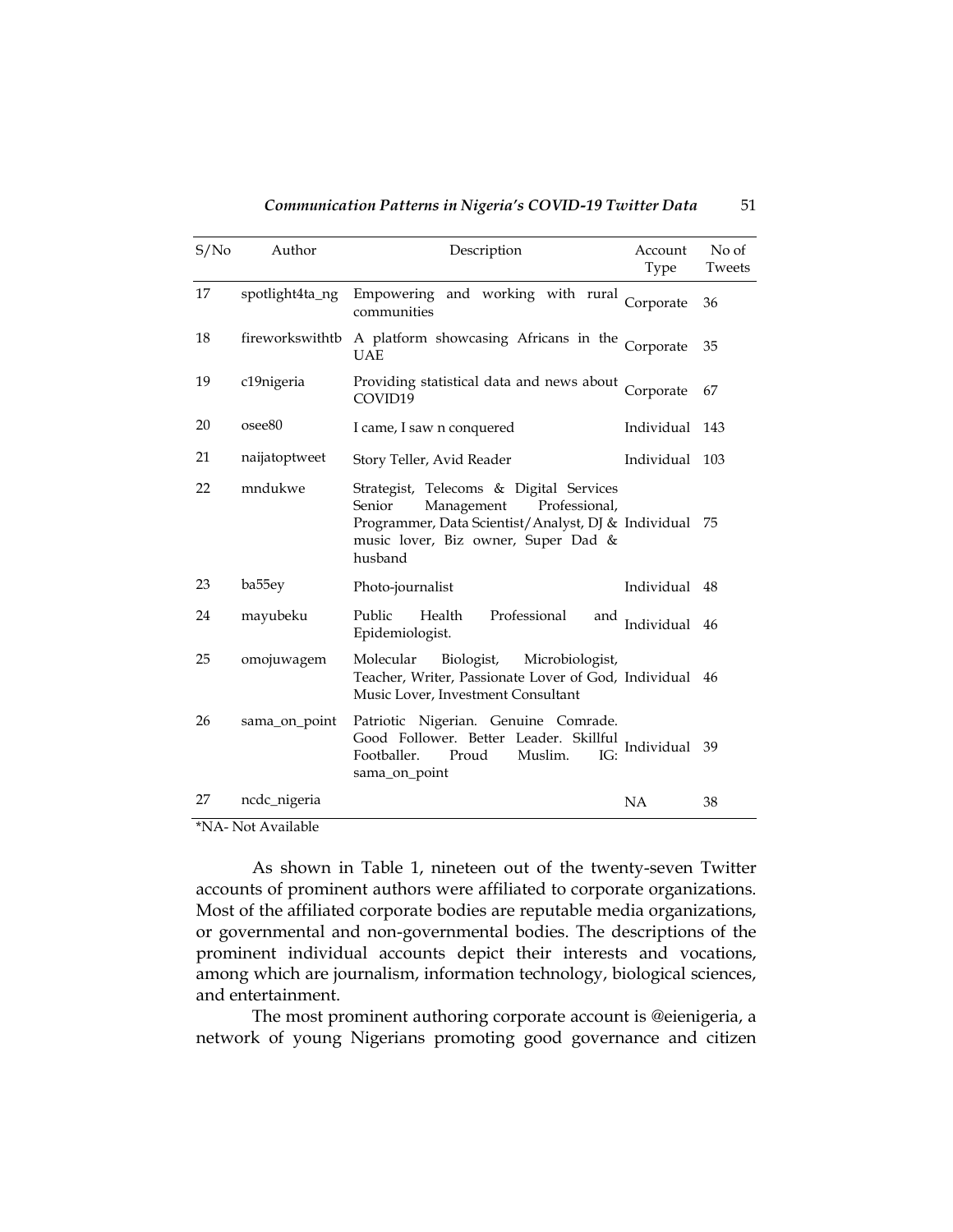engagement. This is followed by @ncdcgov, the official Twitter account of the Nigeria Centre for Disease Control (NCDC). The third most prominent corporate author is @saharatv, an independent media enterprise and journalism outlet. The most prominent individual author is @osee80, followed by @naijatoptweet and then @mndukwe. The overall most prominent author is @eienigeria (164 tweets) followed by @osee80 (143 tweets).

#### **Most Visibly Retweeted Authors**

Figure 3 presents the topmost 1% authors with the highest number of tweets that have been retweeted. These few authors account for a total of 44.97% of the total number of retweets in the corpus.



**Figure 3: Most visible (retweeted) authors.**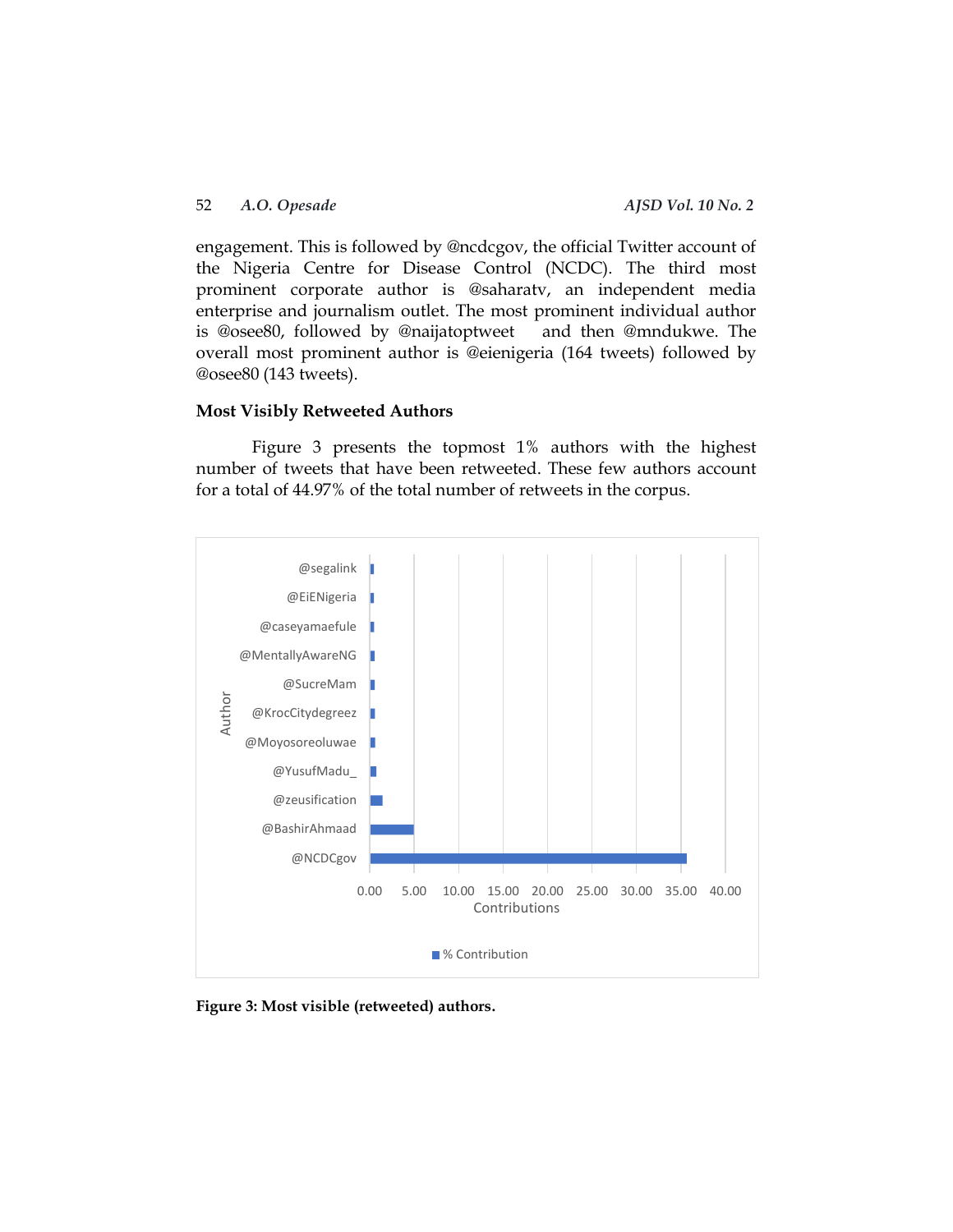Figure 3 shows that @ncdcgov, the official Twitter account of the Nigeria Centre for Disease Control (NCDC), is the most visible participant based on the number of retweets received. This is followed by @BashirAhmaad, Personal Assistant on News Media to @MBuhari, President of the Federal Republic of Nigeria. This is followed by @zeusification, affiliated to a music producer's individual account.

#### **Most prominent authors with direct mentions**

The topmost 1% authors that have been mostly mentioned are as presented in Figure 4. These topmost 1% @mentions accounted for 21.77% of all direct mentions.



**Figure 4: The most prominent authors with direct mentions.**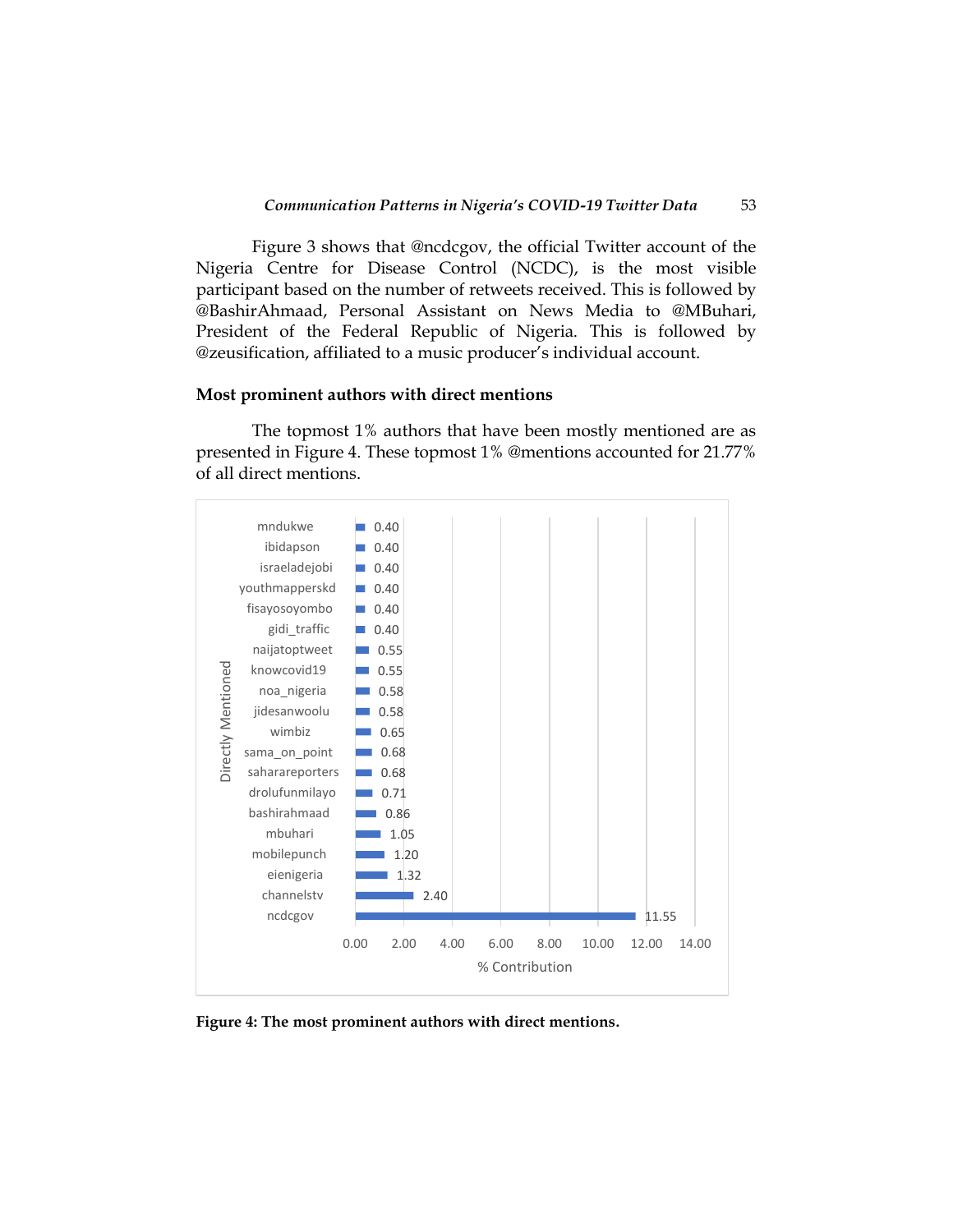54 *A.O. Opesade AJSD Vol. 10 No. 2*

In Figure 4, the most mentioned tweet authors are @ncdcgov, followed by @channelstv, @eienigeria, @mobilepunch, @mbuhari, @bashirahmaad. It was observed that some of the prominent mentions such as @channelstv, @mobilepunch, @mbuhari are not authors on #COVID19Nigeria, yet their tweets are discussed in the hashtag community.

#### **The most discussed themes in tweets**

The word cloud of the Twitter contents on #COVID19Nigeria is as presented in Figure 5.



**Figure 5: The most discussed themes in Twitter corpus.**

As shown in Figure 5, the most discussed themes include COVID-19 issue with such prominent words as COVID19Nigeria, COVID19, COVID, and coronavirus. The other well-discussed themes are on lockdown, cases, ncdcgov, the most affected states (Lagos, Kano), amongst others.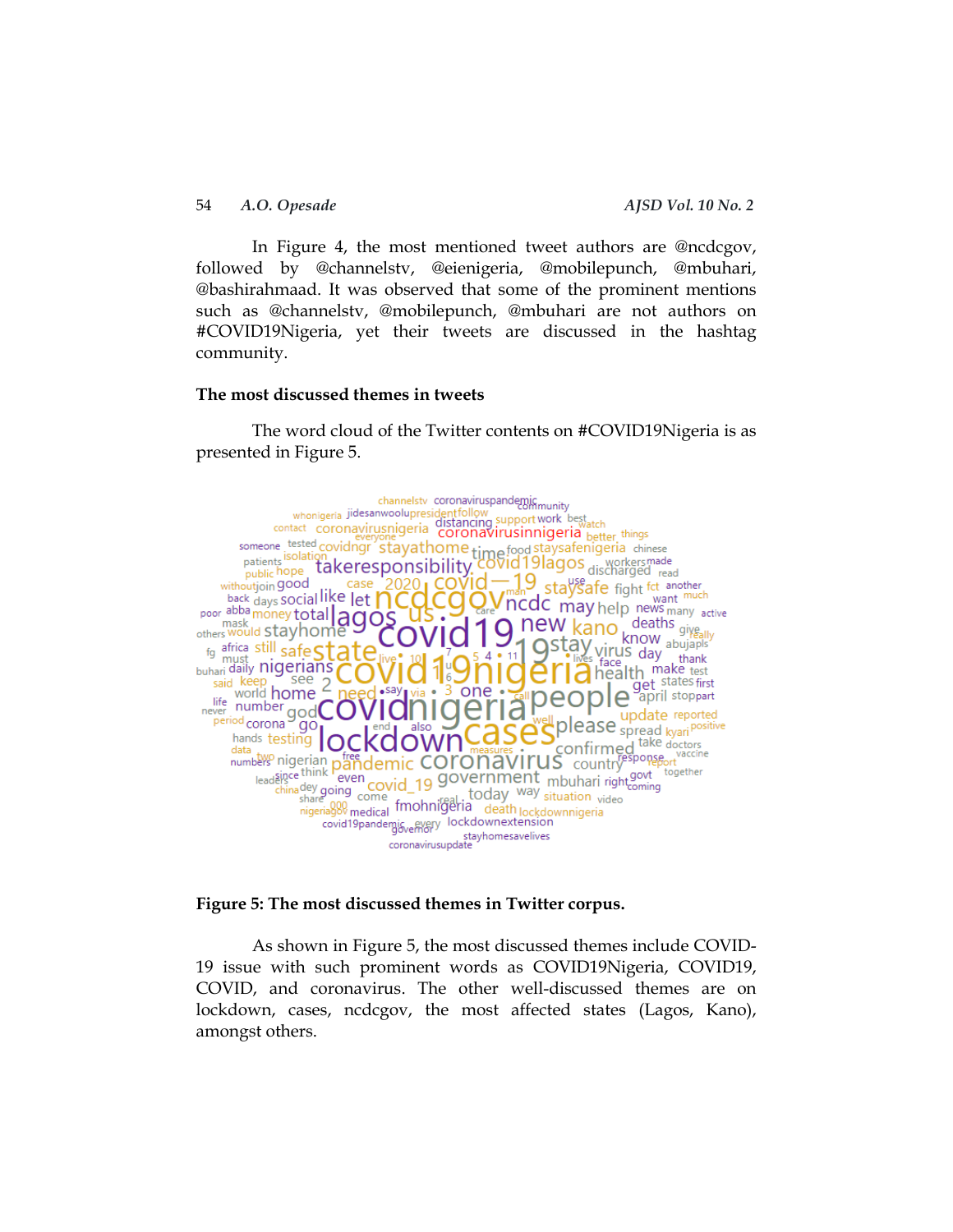#### **Sentiment analysis of #COVID19Nigeria tweets**

Sentiment analysis classifies tweets based on their emotionality. The distribution of sentiments in the Twitter corpus in the present study is as presented in Figure 6.



**Figure 6: Sentiment distribution of tweets in #COVID19Nigeria.**

Figure 6 shows that most of the tweets had neutral emotional polarity (41.49%). This is followed by tweets with negative emotion (31.18%) and lastly by those with positive emotion (27.33%).

### **Discussion of Findings**

The analysis of Twitter data on the Covid-19 pandemic in Nigeria has produced a number of useful findings. The study revealed that the most prominent user activity on #COVID19Nigeria is retweeting, followed by posting of original tweets and then by direct mentions. This finding is similar to the pattern discovered in previous emergent events reported by Bruns and Stieglitz (2012). According to them, hashtags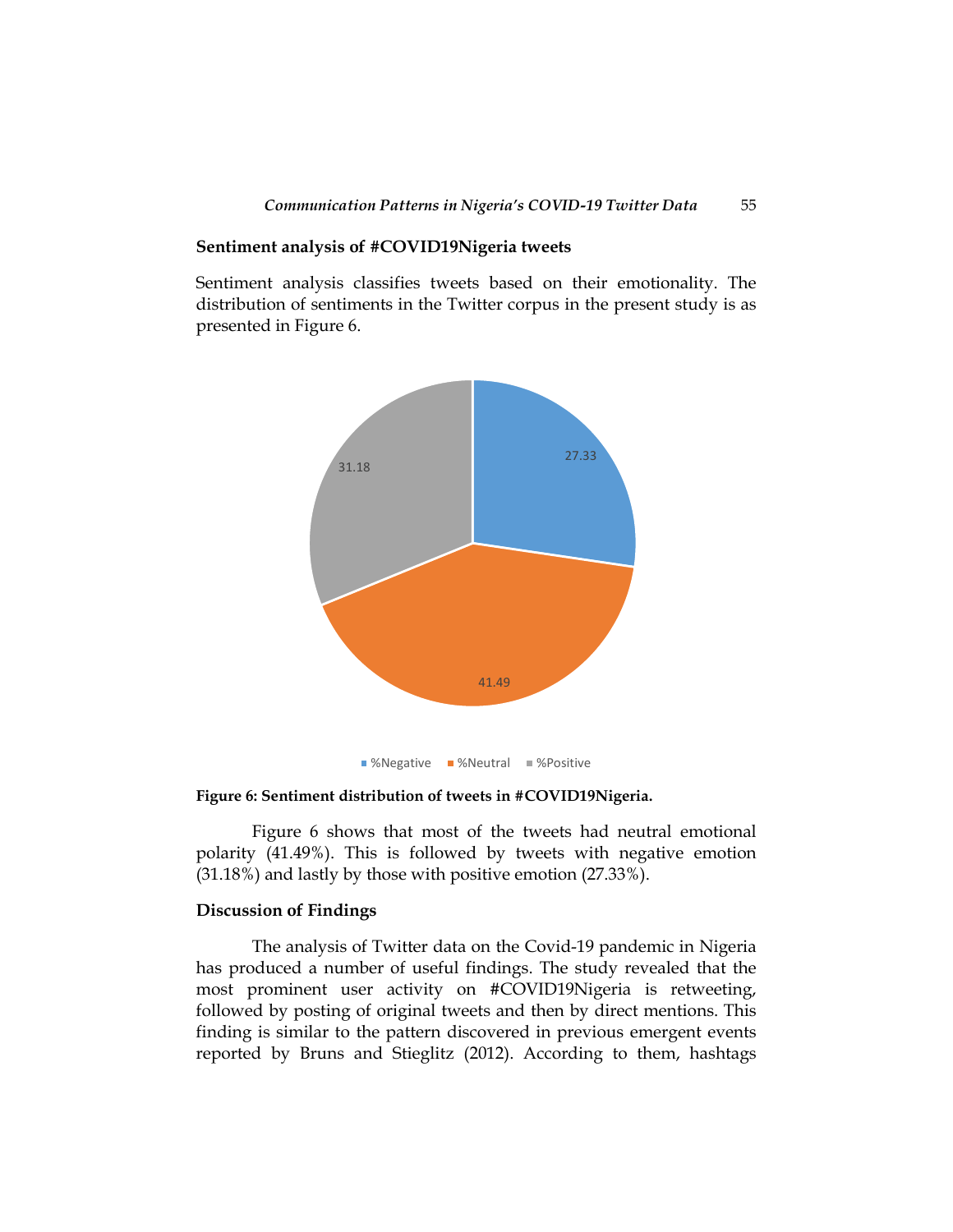which saw a substantial amount of retweeting, and comparatively few original tweets, largely fall into the category which may be best described as 'breaking news' or 'rapid information dissemination'. These are hashtags related to natural disasters (such as #earthquake and #tsunami #qldfloods) and civil unrest (such as #libya, #occupywallstreet, #riotcleanup). This portrays users' gate watching role and their readiness to actively disseminate Twitter messages they have received to others in such emergency cases as the COVID-19 pandemic.

The study also found that only a few participants were accountable for significant commitments across the three tweet types (original tweets, retweets and direct responses). This supports the assertion of power laws (such as Zipf's law and Pareto law) that a larger proportion of resources are created by only a few actors. The finding also corroborates the finding of Bruns and Stieglitz (2013) in their report of the most active and most visible contributors in the #qldfloods hashtag, which covered the January 2011 floods in south-east Queensland, Australia, that a handful of leading users are disproportionately active or visible by comparison with the vast majority of their peers.

Analyses of the most prominent participants across the three activities revealed that the prominent participants in Nigeria's COVID-19 tweets included reputable media establishments, governmental and nongovernmental organizations, and a number of high-profile individuals. The prominence of the Nigeria Centre for Disease Control (NCDC), the apex centre for disease control in Nigeria, is particularly outstanding, being the most discussed and also the highest retweeted Twitter account. The prominence of such calibre of accounts in the hashtag community shows that Nigerians were actually looking out for information from reputable sources. This finding is similar to the submission by Bruns and Stieglitz (2013), that the most visible users in the #qldfloods hashtag were accounts of major news or emergency organisations, led by the Queensland Police Service (@QPSMedia). This also shows the important role of Twitter as a platform for meeting users' information needs for safety and health in critical situations.

The word cloud shows the prominent themes discussed on #COVID19Nigeria. The most prominent themes are on Covid-19 issues such as information on update on cases, the issue of lockdown, discussion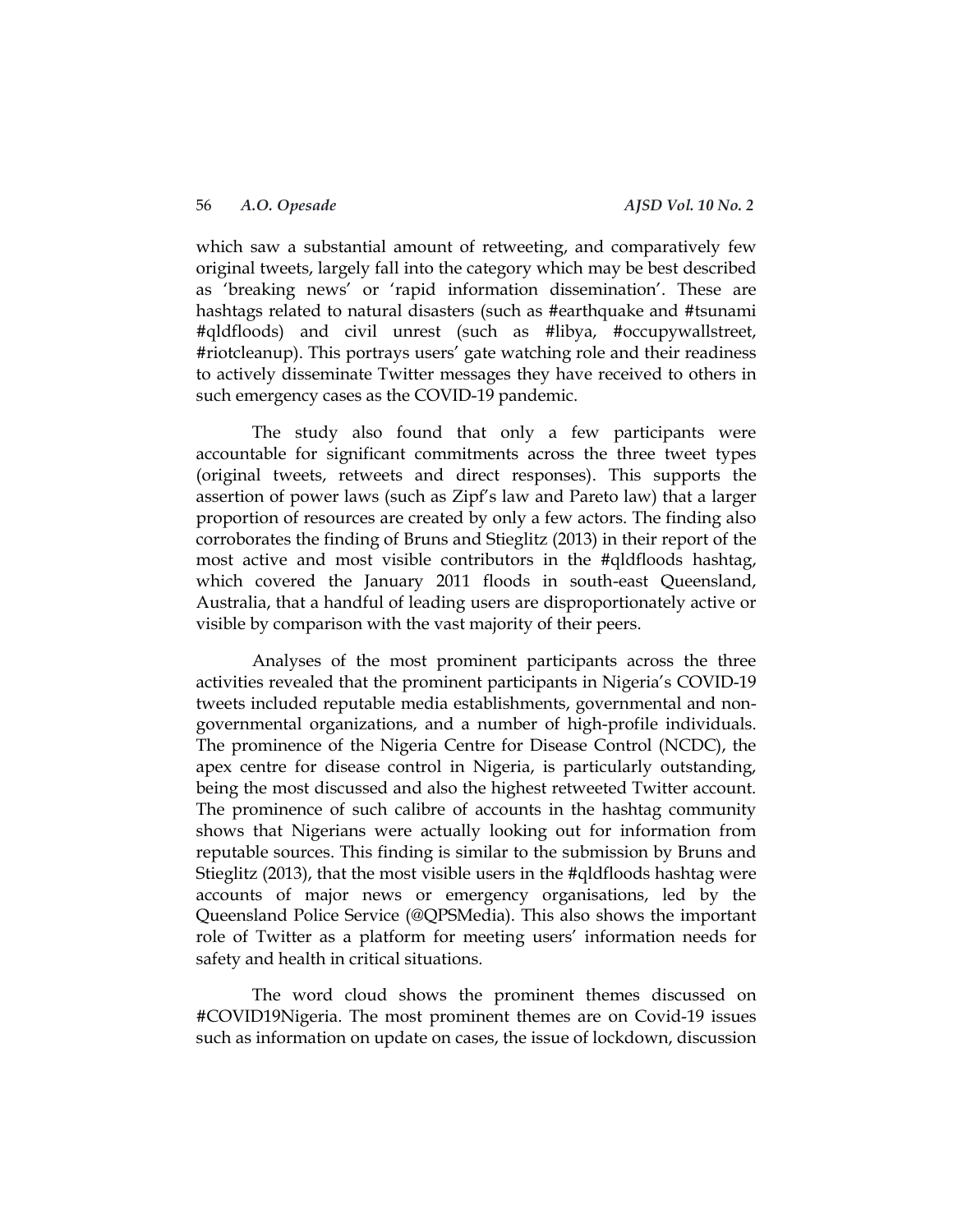on the most affected states in the country, among others. According to Katz (1996), the number of instances of any specific content word in a particular document is a function of the extent of the document's relevance to the word and the concept expressed by the word. Our finding therefore shows the relevant themes in the #COVID19Nigeria corpus, which also reflects users' concerns about COVID in Nigeria. The sentiment analysis shows that most tweets reflected neutrality in the expression of the emotion of users. This, however, was followed by tweets that reflected negative emotion and lastly by those that showed positive emotion. This finding could be as a result of a mix of uncertainty and despondency associated with the COVID-19 pandemic. Nigerians are a highly optimistic and resilient group of people, the terrible nature of the COVID-19 pandemic might have made them to show more negative than positive emotion in their tweets.

#### **Limitation of the Study**

The present study was based on Twitter communication on #COVID19Nigeria only. There are many other corona virus-based hashtags. The selected hashtag however, had the highest user base and the methodology of its selection is in consonance with some previous related studies, like Heverin and Zach (2010).

### **Conclusion**

From the findings of this study, it could be concluded that users engage more in retweeting than in posting original tweets on Nigeria's COVID-19 Twitter communications contained in #COVID19Nigeria. Committed accounts based on the number of original tweets posted and prominent and visible personalities based on the number of retweets and direct mention received were significantly fewer than the remaining participants in the hashtag community. The study also shows that the prominent and visible personalities are mostly comprised of reputable sources of information in Nigeria, such as the Nigeria Centre for Disease Control, and media houses. Themes discussed were relevant to COVID-19 in Nigeria and crucial to people's information needs on the pandemic. Tweets on COVID-19 in Nigeria, though mostly neutral, also had a considerable proportion of negative emotions.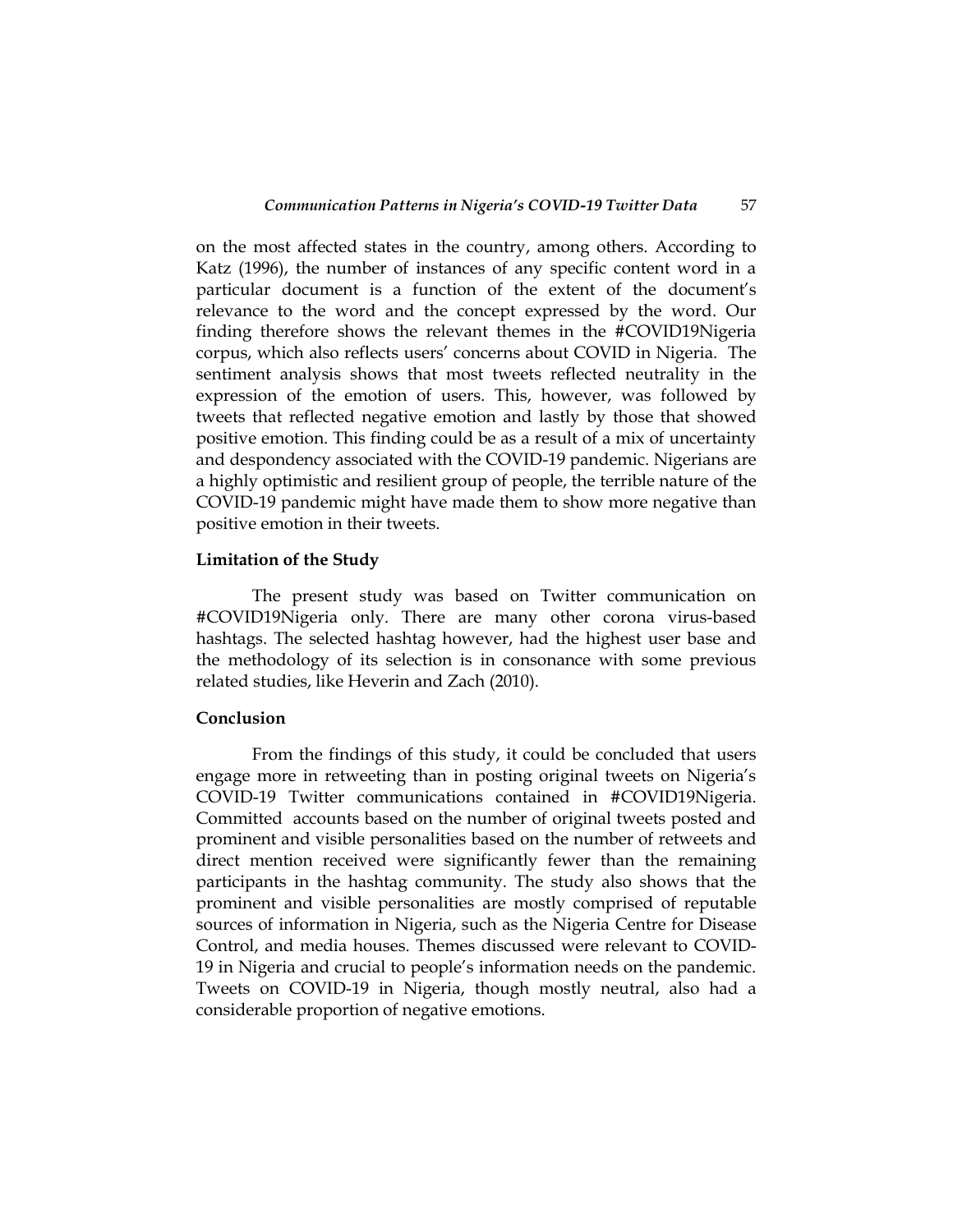#### **Recommendation**

Based on the findings of the present study, it is recommended that:

- 1. Twitter should be used by relevant bodies to disseminate useful health information in emergency cases in Nigeria. This will help to provide useful information to satisfy people's needs during health and other safety critical events.
- 2. Researchers should study Twitter and other social media usage in periods of public health crisis. This will help to create further insight into people's behaviour and needs dirung such periods.

#### **References**

- Acar, A. and Muraki, Y. (2011). Twitter for crisis communication: lessons learned from Japan's tsunami disaster. *International Journal of Web Based Communities,* 7(3).
- Adebimpe, W. O., Adeyemi, D.H., Faremi, A., Ojo, J.O., Efuntoye, A.E. (2015). The relevance of the social networking media in Ebola virus disease prevention and control in Southwestern Nigeria. *Pan African Medical Journal*, 22(Supp 1):7
- Adegboye, O.A., Adekunle, A. I,, and Gayawan, E. (2020). Early transmission dynamics of novel coronavirus (COVID-19) in Nigeria*. International Journal of Environmental Research and Public Health,* 17(3054), 1-10.
- Boulos, M.N., Hetherington, L., and Wheeler, S. (2007). Second Life: an overview of the potential of 3-D virtual worlds in medical and health education. *Health Information Library Journal,* 24(4), 233-45.
- Brandwatch (2020). 60 Incredible and Interesting Twitter Stats and Statistics [online] Available at: [https://www.brandwatch.com/blog/twitter](https://www.brandwatch.com/blog/twitter-stats-and-statistics/)[stats-and-statistics/](https://www.brandwatch.com/blog/twitter-stats-and-statistics/) Published [Accessed 2 January 2020].
- Bruns, A. and Stieglitz, S. (2012). Quantitative Approaches to Comparing Communication Patterns on Twitter. *Journal of Technology in Human Services,* 30(3-4), 160-185, DOI: [10.1080/15228835.2012.744249](https://doi.org/10.1080/15228835.2012.744249)
- Bruns, A. and Stieglitz, S. (2013). Towards more systematic Twitter analysis: metrics for tweeting activities. *International Journal of Social Research Methodology: Theory and Practice,* 16(2), 91-108.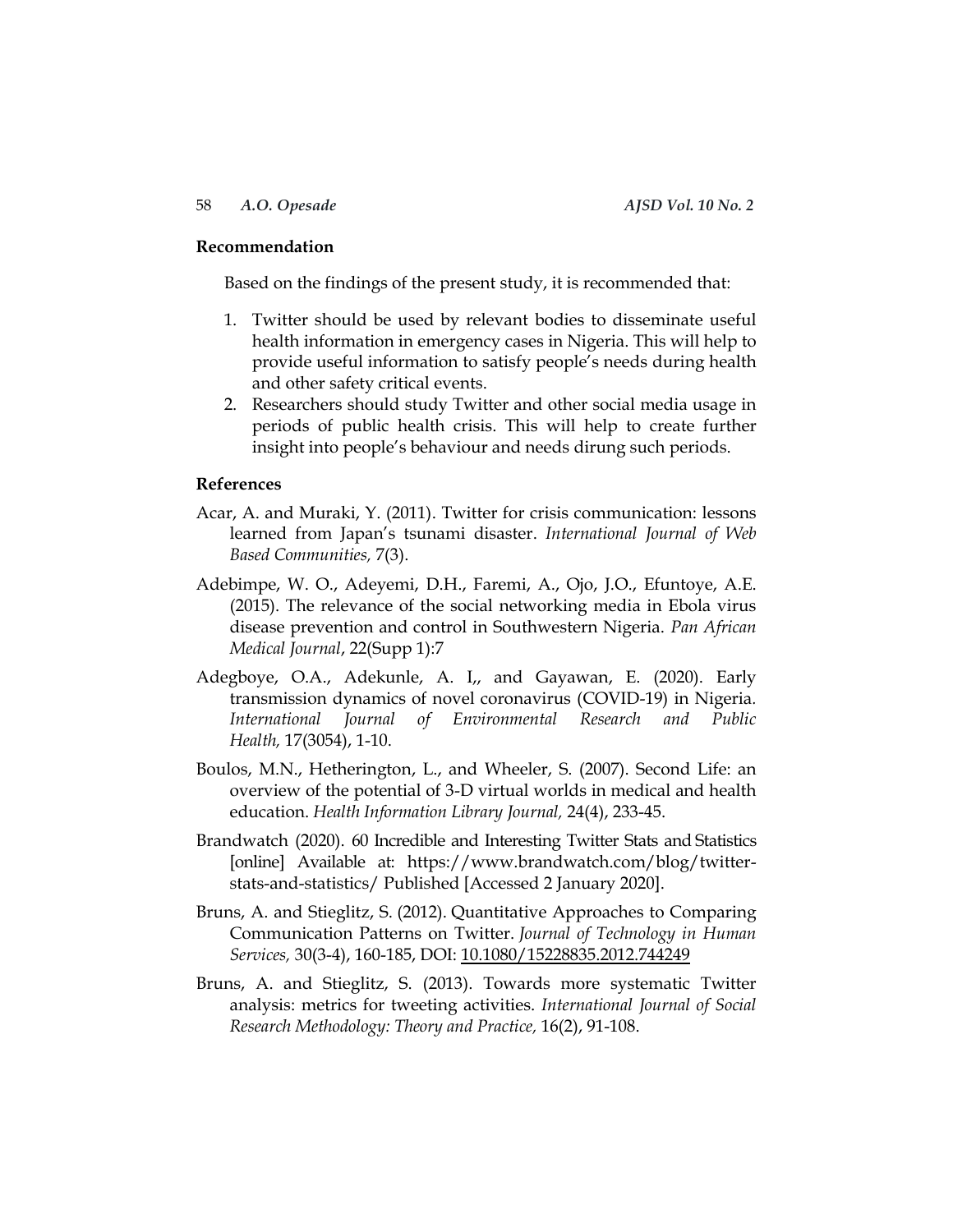- Caragea, c., Squicciarini,A, Tapia, A and Stehle, S (2017). Sentiment analysis during Hurricane Sandy in emergency response. *International Journal of Disaster Risk Reduction,* 21, 213-222. <https://doi.org/10.1016/j.ijdrr.2016.12.011>
- Cheong, F. and Cheong, C. (2011). *Social media data mining: a social network analysis of tweets during the 2010-2011 Australian floods*. Pacific Asia Conference on Information Systems, PACIS 2011: Quality Research in Pacific Asia, Brisbane, Queensland, Australia, 7-11 July 2011
- Chiluwa, I. and Adegoke, A. (2013). Twittering the Boko Haram uprising in Nigeria: Investigating pragmatic acts in the social media. *Africa Today,* 59(3), 82-102
- Ediger, D., Jiang, K, Riedy, J., Bader, D. A., Corley, C., Farber, R., and Reynolds, W. N (2010) *Massive social network analysis: mining Twitter for social good*. 39th International Conference on Parallel Processing DOI 10.1109/ICPP.2010.66 pp. 583-593. [https://www.researchgate.net/publication/221084587\\_Massive\\_Soc](https://www.researchgate.net/publication/221084587_Massive_Social_Network_Analysis_Mining_Twitter_for_Social_Good/link/0fcfd50eec59f3a9ab000000/download) [ial\\_Network\\_Analysis\\_Mining\\_Twitter\\_for\\_Social\\_Good/link/0fcfd](https://www.researchgate.net/publication/221084587_Massive_Social_Network_Analysis_Mining_Twitter_for_Social_Good/link/0fcfd50eec59f3a9ab000000/download) [50eec59f3a9ab000000/download](https://www.researchgate.net/publication/221084587_Massive_Social_Network_Analysis_Mining_Twitter_for_Social_Good/link/0fcfd50eec59f3a9ab000000/download)
- Ferrara, E. (2020) what types of COVID-19 conspiracies are populated by twitter bots? *First Monday*, 25(6), doi: 10.5210/fm.v25i6.10633. <https://arxiv.org/abs/2004.09531>
- Haman, M. (2020). The use of Twitter by state leaders and its impact on the public during the COVID-19 pandemic. <https://osf.io/preprints/socarxiv/u4maf/> [Accessed on 13 September 2020]
- Hermida, A. (2010). Twittering the news: the emergence of ambient journalism. *Journalism Practice*, 4, 1-12.
- Heverin, T. and Zach, L (2010). *Microblogging for crisis communication: examination of Twitter use in response to a 2009 violent crisis in the Seattle-Tacoma, Washington Area*. Proceedings of the 7th International ISCRAM Conference – Seattle, USA, May 2010
- Katz SM (1996) Distribution of content words and phrases in text and language modelling. *Natural Language Engineering,* 2 (1): 15–59.
- Muralidharan, S., Rasmussen, L., Patterson, D., Shin, J. (2011). Hope for Haiti: An analysis of Facebook and Twitter usage during the